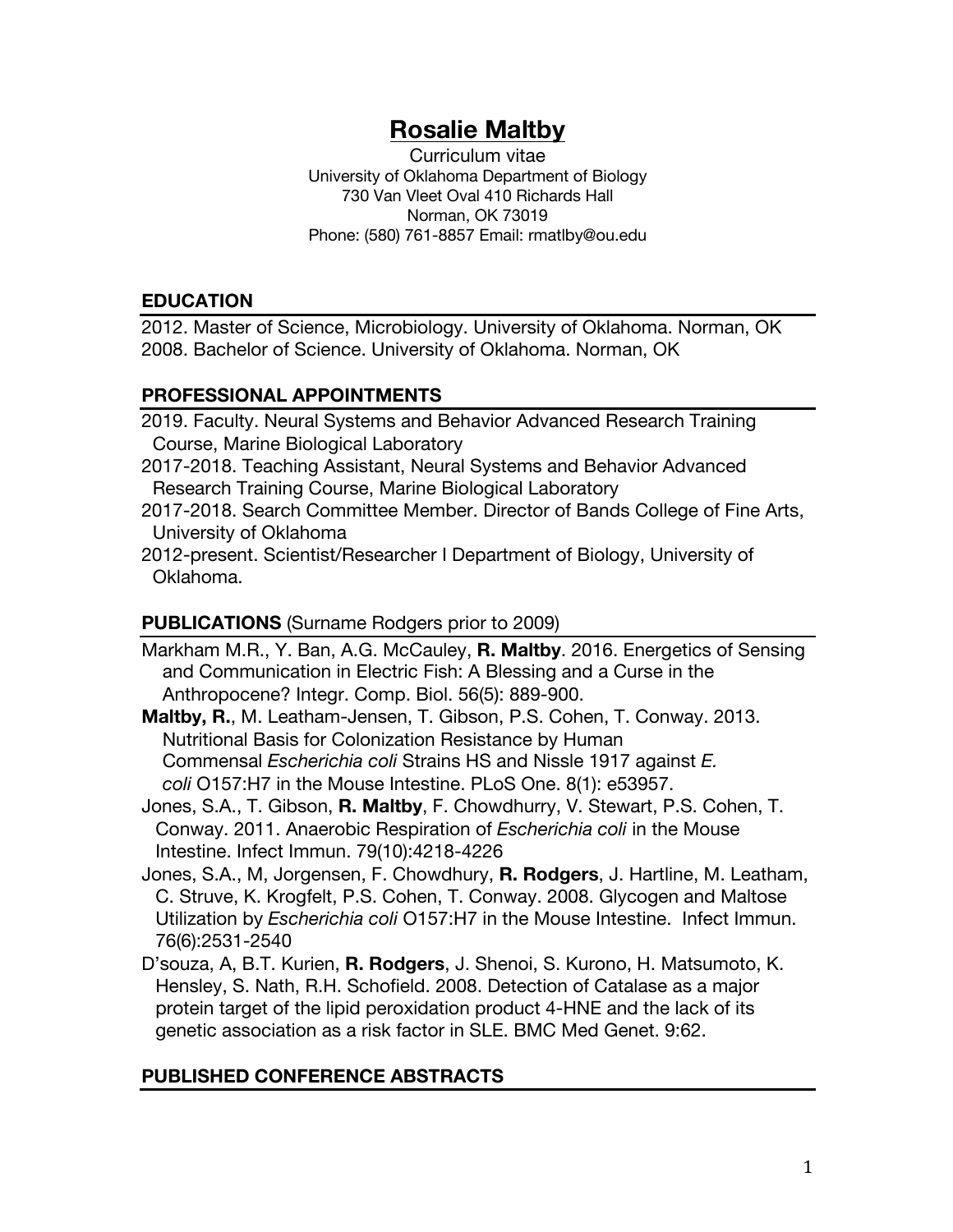**Maltby, R.**, M. Nourbakhsh-Rey, M.R. Markham. 2018. Metabolism Sensing Mechanisms in the Electric Organ Cells of a Weakly Electric Fish. *Integrative and Comparative Biology* 58, P2-81

- Ban, Y., B.E. Smith, **R. Maltby**, C. Connolly, M.R. Markham. 2016. Spatial uncoupling between sodium activated potassium channels and voltage gated sodium channels in electrocytes of the weakly electric fish Eigenmannia virescens. *Integrative and Comparative Biology* 56, E11-E11
- Markham, M.R., **R. Maltby**, H.L. Riedmann, P.M. Sinnett, Y. Ban. 2016. Energetic adaptations and constraints in active sensory and communication signals. *Integrative and Comparative Biology* 56, E137-E137
- Riedmann, H.L., E.N. Ahadizadeh, **R. Maltby**, M.R. Markham. 2014. Comparative analysis of Na+/K+ ATPase alpha subunits from the electric organs of weakly electric fish with low and high discharge rates. *Integrative and Comparative Biology* 54, E338-E338

# **AWARDS AND HONORS**

2003. Sir Alexander Fleming Scholar. Oklahoma Medical Research Foundation.

## **CAMPUS/DEPARTMENTAL TALKS**

- 2012. *The nutritional niche of the human commensal Escherichia coli HS in the mouse intestine*. Master's Thesis Defense. University of Oklahoma Department of Botany and Microbiology.
- 2011. *Escherichia coli HS: Potential probiotic.* University of Oklahoma. Department of Botany and Microbiology Seminar.
- 2009. *Carbon nutrition of the human commensal Escherichia coli HS in the mouse intestine*. University of Oklahoma. Department of Botany and Microbiology Seminar.

## **PROFESSIONAL AFFILIATIONS**

2016, 2017-present. Society for Integrative and Comparative Biology 2008-2012. American Society for Microbiology

# **TEACHING EXPERIENCE**

**Graduate Student Teaching Assistantship.** University of Oklahoma.

Department of Botany and Microbiology Introduction to Microbiology Lab. Fall 2011. Ecology and Pathogenic Microbiology Lab. Spring 2012, 2011, 2009, 2008 Pathogenic Microbiology and Immunology. Fall 2009. Introduction to Molecular Biology. Fall 2009. Fundamentals of Microbiology Lab. Spring 2009, Fall 2008.

# **COMMUNITY SERVICE**

2019. Oklahoma Wesley Foundation Board of Directors, Vice President.